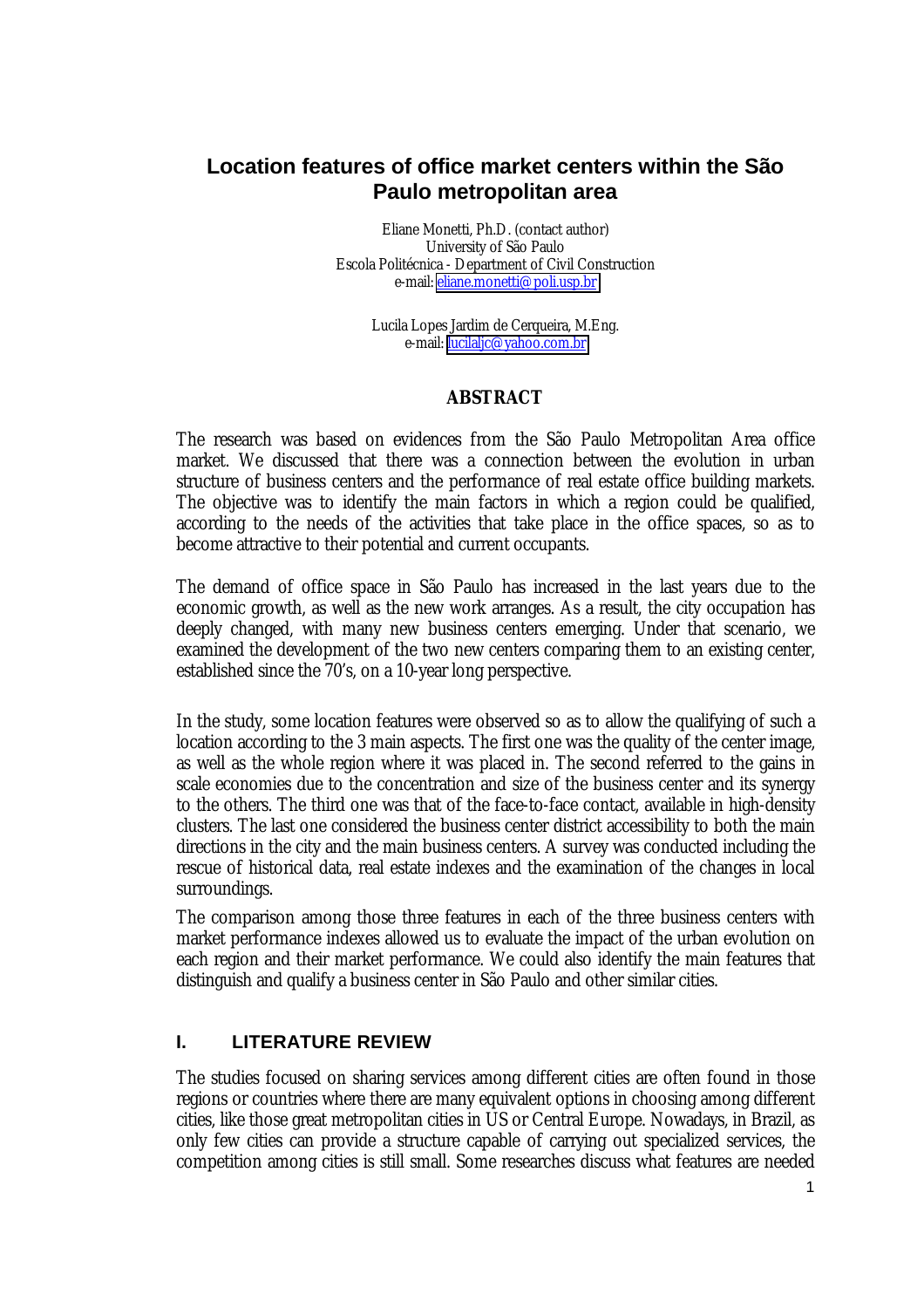to point out a global city, according to the required sophistication of its urban structure (KOULIOUMBA, 2002; FERREIRA, 2003).

The studies related to the intra-metropolitan location using hedonic models took into account the access among main business centers, the services density, the need of face-toface contacts, the downtown accessibility (O'HARA, 1975; SIVITANIDOU, 1996; GAT, 1998), the accessibility to the main housing districts, the transportation cost, the access to markets (ARCHER, 1981), and also the center image (RIENSTRA e RIETVELD, 1997; NAHN, 1999).

The relevance on the accessibility feature among service centers is important to understanding the share within the city sub-centers (SIVITANIDOU, 1996; O'HARA, 1975). The requirements on face-to-face contact may relate not only to the clients' requirements but also those of the suppliers'. (ARCHER and SMITH, 2003, IHLANFELDT and RAPER, 1990).

Different studies are available on both the location of main firms headquarters and the competition generated among cities in order to attract them. All of them state that it is a phenomenom similar to that of the industry occupation in industrial belts, where they were searching for synergy among similar or complementary industries. (SHILTON e STANLEY 1999; KLIER e TESTA 2002).

In the last decades, the trend of movements from the old business centers toward the new ones was widely discussed in the geography field. Some studies present the evolution in business occupancy in São Paulo city; their approach associate both the economic development, the city land structure and the related social issues. (FRÚGOLI JR., 1998).

Due to the technological advances in communications, the decline in travel cost significance and the increase in office sector, the locational desired features for the new centers are different from those considered in the development of the old ones. (ARCHER e SMITH, 2003)

The intra-metropolitan approach in the studies of business location inside the metropolis is still missing, especially in Brazilian literature, where the studies do not add to this discussion at all.

The studies related to the office location according to the users' needs are still scarce. Exploring this perspective, we can contribute to the improvement in the planning of new projects, searching for the best comprehension of the changes in users' needs, in order to achieve a better positioning to the project in relation not only to market but also to the urban insertion. It will provide a project life cycle longer and safer, therefore, a better performance for the project.

Many different researchers have been attracted to developing studies related to metropolitan issues due to its high complexity. As those cities present a great concentration in the third sector activities and the new technological changes play an important role, the intra-metropolitan location studies are important.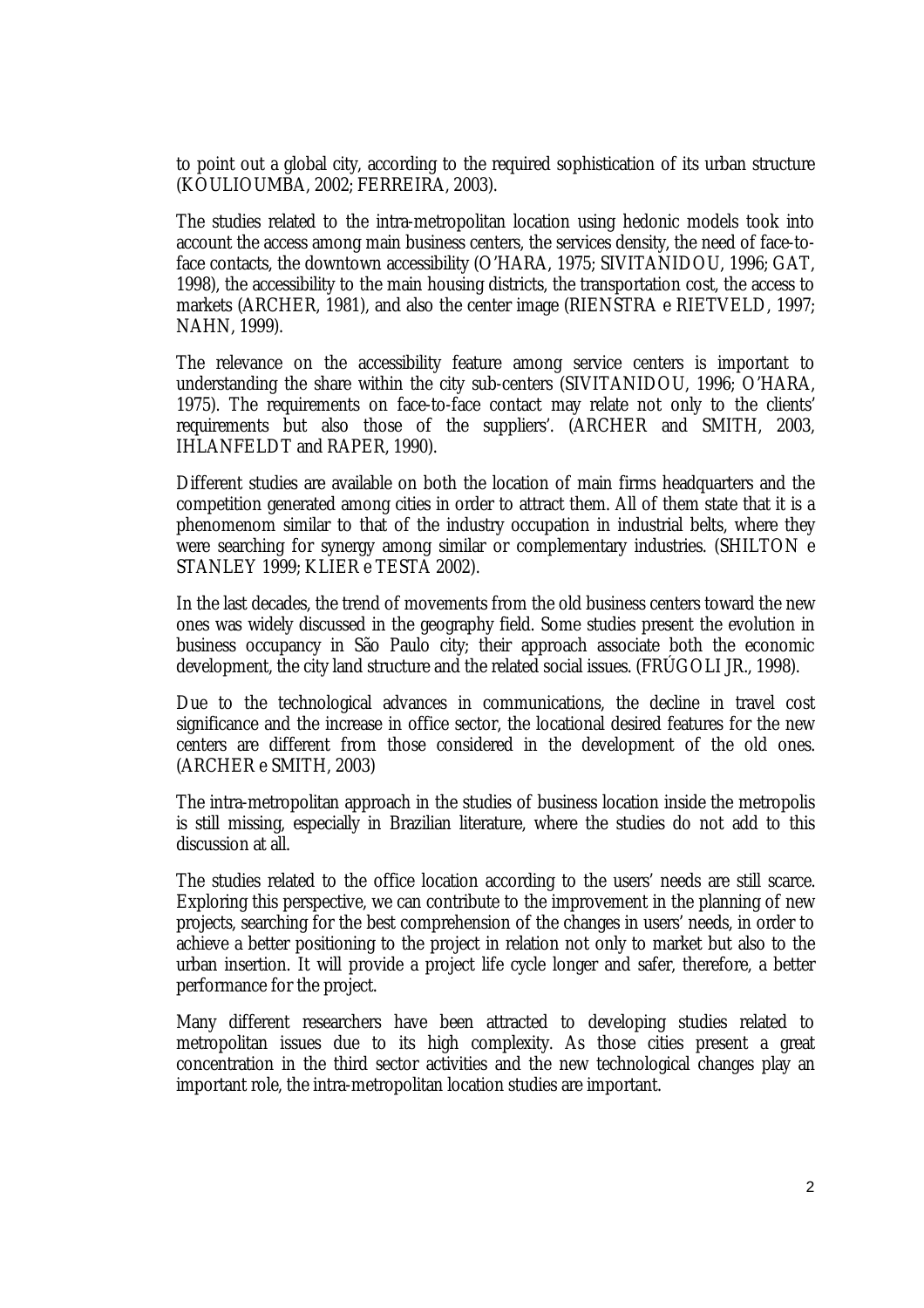## **II. OBJECTIVE**

The main objective of this paper is to identify the validity of locational factors in which an office region in metropolitan areas could be qualified, according to the needs of the activities that take place in the office spaces, so as to become attractive to their potential and current occupants.

## **III. METHODOLOGY AND TEXT STRUCTURE**

At first, a short historical evolution of the occupation in São Paulo city will be presented, focused on both the supply of office spaces, the growing in services, the development of the business centers and the municipalities actions, in a 10-year long perspective. Besides the availability of the information, the recent changes that happened in the city of São Paulo were the main key to adopt the 10-year lag for the study.

In order to make clear the relation between the market performance and the locational attractiveness, we picked out the main possible factors (factors related to the supply, to the demand, to the city dynamics and to the quality of a business center) that could alter the life cycle of the attractiveness of a locational quality of 3 business centers in São Paulo.

Three different regions were chosen: PAULISTA (that refers to the region around the Paulista Avenue), BERRINI (related to the Eng. Luis Carlos Berrini Avenue and its neighbourhood) and CSA (the region that comprehends the district called Chácara Santo Antonio). Each of them shows a particular occupational pattern and a high density in modern office buildings. PAULISTA has been considered the most eminent location for a long time, and its main characteristic is that of the change in its use; in the 70's and in the 80's it was the most important center in the whole country. BERRINI was strongly modified by a "urban operation"<sup>1</sup> and plays an important role in the migration trends towards southwest areas. In the 70's, the "São Paulo Office Park" was built and CSA has become a new location, on the edging belt.

According to the premises already used in other studies, we will evaluate the locational features of each one of the selected regions and search for answers in what relates to their quality, by means of their market performance indexes. Then, the changing movements in the market occupation will be analyzed, in which the main aim will be the discussion in the development in locational quality, trying to evaluate how those indexes match the changing process in spatial office location.

## **IV. CASE STUDY**

 $\overline{a}$ 

## *Briefings in office building market in São Paulo*

The city of São Paulo and its metropolitan region comprise the economic center of the Brazilian and South American economy. The São Paulo Metropolitan Area (SPMA) is responsible for 18,5% of the GDP, providing 50% of the state GDP<sup>2</sup>. For the year 2000,

<sup>&</sup>lt;sup>1</sup> "...A Urban Operation is identified by a set of interventions and policies coordinated by the Local Public Power, by gathering owners, users, and private investors, in order to achieve urban transformation, social improvements and environment gains..." Estatuto da Cidade, Lei nº 10.257 de 10/07/2001 apud SALES (2005)

<sup>2</sup> Source: EMTU/SP based on IBGE. (available in: http://www.emtusp.com.br/saopaulo.htm)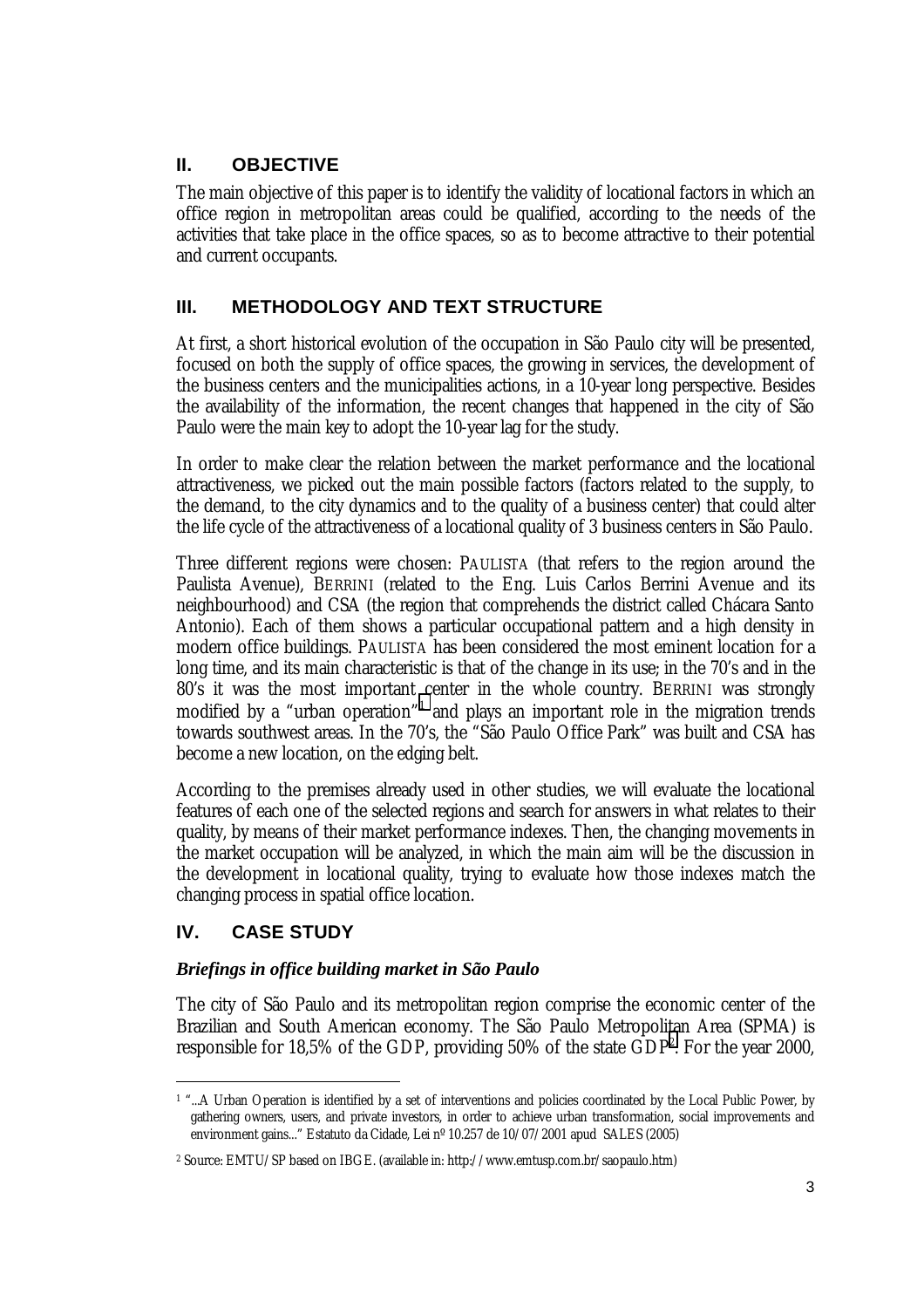the demografic census data showed that the population was 17,833,811 inhabitants (about 10,5% of the whole Brazilian population), only behind Mexico and Tokyo. SEADE (2005)

The state of São Paulo, where the SPMA is addressed, is responsible for 35% of the Brazilian GDP and for 49,2% of the national industrial production. It is also the main financial center in the country. According to the Brazilian Federal Reserve Bank, in 2000 the state of São Paulo accounted for more than half of the total deposits and credit operations in the whole country. <sup>3</sup>

Although São Paulo state is not as representative as it was in the 70's, it still plays the most important role in the Brazilian economy, especially in those most modern industrial sectors and most sophisticated services, as hospitals and advisories (AZZONI, 1999). The city of São Paulo is the biggest city in the country and it is placed in a region with a high density of modern industrial plants, advanced personal, commercial and bank services net, the best transportation and telecommunication infrastructure, availability of specialized labor force, presence of both the most important Universities and the main research institutes in the country as well.

Azzoni (1999) concluded that considering the productivity indexes and labor costs, the city will still keep on growing, receiving new investments and developments for many decades, because it is still attractive, in a qualitative point of view.

Not only the spreading of its center in the 70's but also the latest migration toward the south and west sides showed us a movement trend and with it, new requirements to be fulfilled.

Nobre (2000) observes that, according to the former Richard Ellis Consulting (current CB Richard Ellis) reports, published in 1982, "as far as a new economic developing cycle occurred in the city, a new business center started developing. Because of that, at that time, São Paulo had four different centers: downtown, born in the coffee boom epoch; PAULISTA, correspondent to the period of the industry consolidation; JARDINS/FARIA LIMA, related to the "Brazilian Miracle"<sup>4</sup> era and the GREAT MARGINAL AVENUES region<sup>5</sup>, of current and future expansion." Nowadays, we can say that the last one corresponded to changes caused by the globalization and digital advances.

The choice of the São Paulo city to develop the research was due to its sophisticated and unconstrained structure in what relates to locational issues, responsible for the development and change of its business centers, in the last 10 decades. Downtown has already expanded and new business centers were born as well. Now, new locational references are being settled, and must be recovered in order to understand the progress in the qualities of the business centers and its reflexes in the office market.

<sup>3</sup> This and other information related to the representativeness of São Paulo leadership in Brazil and Latin America can be found in SEADE - http://www.seade.gov.br/negocios/snpci-v2.html.

<sup>4</sup> The so-called Brazilian Miracle corresponds to the years when the country was governed by the military forces, always referring each good result to the importance of government actions.

<sup>5</sup> The region that later defined the centers of BERRINI and CSA.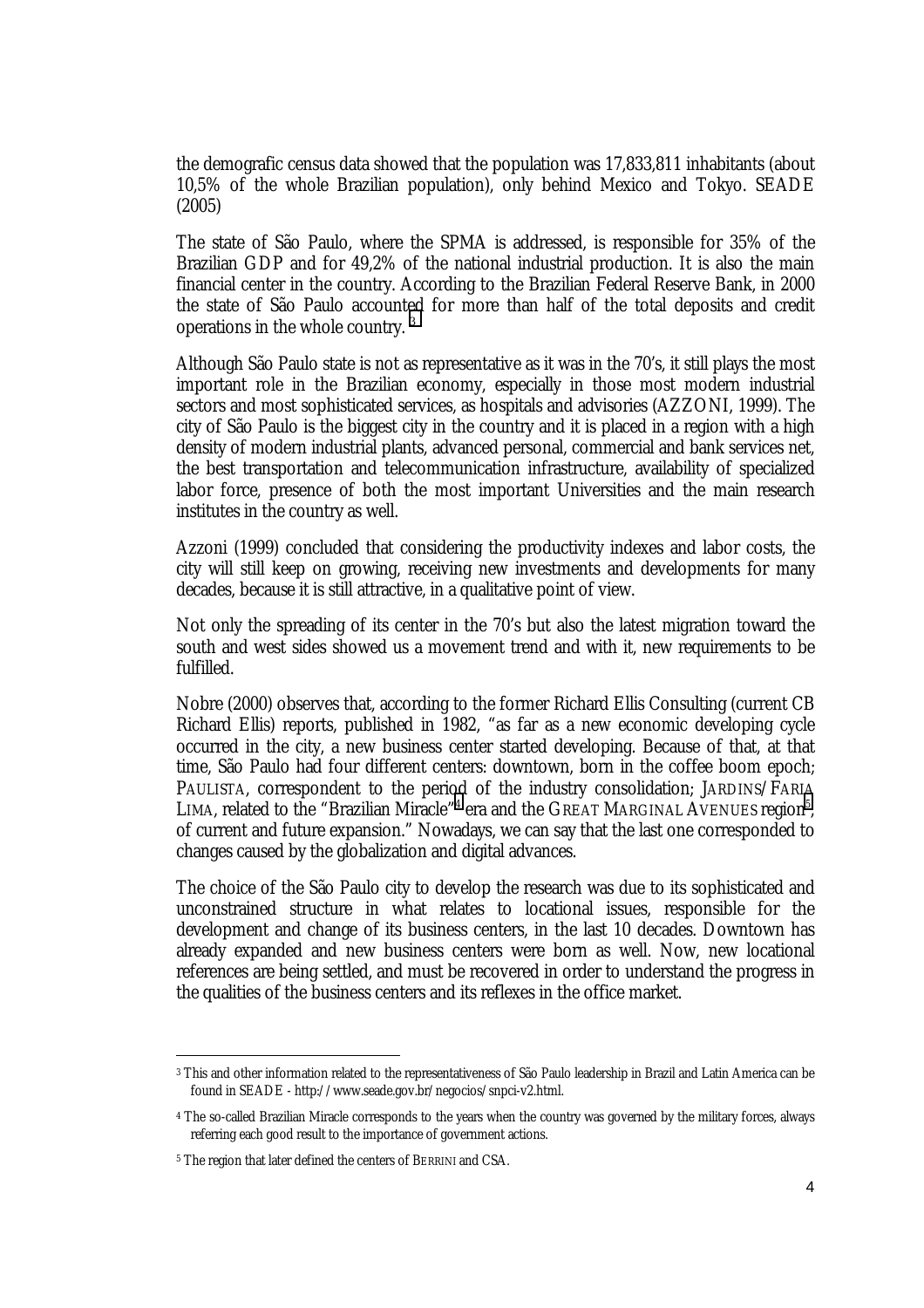### *Quality investigation in locational structure*

According to Cerqueira (2004), the main factors that can contribute to the attractiveness of an office space location are shown in the following table.

| Neighborhood | Users and Uses             | Non-office | Types of uses in the     | Residences, industries,           |
|--------------|----------------------------|------------|--------------------------|-----------------------------------|
|              |                            |            | region                   | commerce                          |
|              |                            |            | Urban equipments         | Hotels, convention centers,       |
|              |                            |            |                          | restaurants, stores, cinemas,     |
|              |                            |            |                          | theaters, airports                |
|              |                            |            | Support services         | Transportation (taxi, travel      |
|              |                            |            |                          | to/from the airport, copy         |
|              |                            |            |                          | services, courier services, etc.) |
|              |                            | Office     | Office activities range  | Business, government,             |
|              |                            |            | (Economic sector,        | industrial, financial, services   |
|              |                            |            | function, pattern)       |                                   |
|              |                            |            | Sinergy level among      | Cluster area, total stock area    |
|              |                            |            | firms (office)           |                                   |
|              |                            |            | concentration)           |                                   |
|              |                            |            | Complementary activities | Survey, advertisement,            |
|              |                            |            |                          | advisory firms,                   |
|              | Quality of the environment |            | Location history         | Stock age, old uses               |
|              |                            |            | Whole Architectural      | Building finishes, famous         |
|              |                            |            | design                   | architects' design                |
|              |                            |            | Green spaces, open areas | Squares, parks, tree planting,    |
|              |                            |            |                          | lighting                          |
|              |                            |            | Safety                   | Criminality and violence          |
|              |                            |            |                          | indexes                           |
|              |                            |            | Pedestrian area          | Paving, urban equipments,         |
|              |                            |            |                          | open areas                        |
|              | <b>Office Market</b>       |            |                          | Vacant area                       |
|              |                            |            |                          | Rent value                        |

| Acessibility | <b>Factors that</b> | Structure,    | Public transportation,    | Chartered buses, regular buses,  |
|--------------|---------------------|---------------|---------------------------|----------------------------------|
|              | contribute to a     | flowing and   | single transportation     | subways, trains                  |
|              | good                | comfort       | Communication             | Highways net (volume and         |
|              | accessibility       |               |                           | flowing), cableway, optical      |
|              |                     |               |                           | fiber net, telefone net          |
|              | Important           | Residential   | Clients and labor force   | Proximity to the residencial     |
|              | accessibility       | districts     |                           | districts with the same          |
|              | aspects             |               |                           | users/clients profile            |
|              |                     | Useful        | Complementary activities, | Highways, airports, heliports,   |
|              |                     | location      | clients and suppliers     | stations (subways, trains,       |
|              |                     |               |                           | buses), convention centers       |
|              |                     | Other centers | Complementary activities, | Central business district, other |
|              |                     |               | clients and suppliers     | business districts               |

The most important factors analysed can be devided into: accessibility, image, face-to-face contact and scale economies.

In order to examine the **accessibility** of the centers, the distances<sup>6</sup> between each one of the analysed centers and the others important centers (CBD, PAULISTA, BERRINI and FARIA LIMA, according to their stock areas and density) were considered, and also the

<sup>6</sup> Measured by the waste of time in travelling. (see table 4)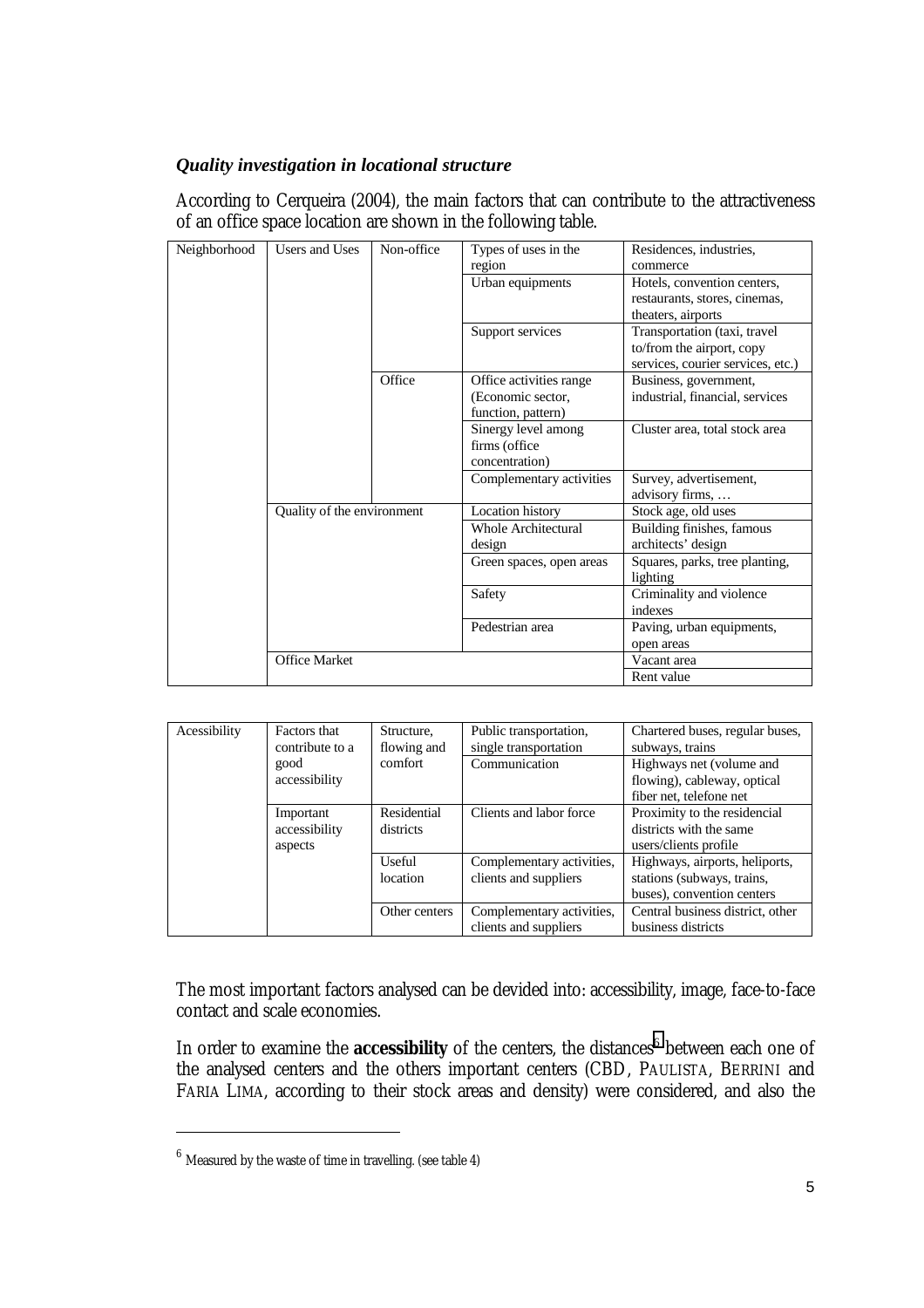distances between each center and the two main São Paulo airports (Congonhas and Cumbica).(Table 3)

The **image** would be inferred by four different parameters: the first one was how many of the biggest firms (picked out from a list of the most important enterprises) were settled in that specific center (Graph 1); the second one was the age of the existing inventory (Graph 3); the third parameter was the availability of high quality hotels and restaurants (Table 2); the last one was related to both the set of service structure, the cluster maturity and the built environment and open areas (Tables 1 and 2).

The **face-to-face contact** can be recognized according to the concentration in the region and to the total stock (Graph 2), that represents the center dimension and the distance between centers (previously considered).

The gains in **scale economies** were observed by the service provided (restaurants, hotels, mailing agencies, bus stops, among others). (Tables 2)

Due to both the non-availability of data and the complexity and variety of the features that can contribute to a quality location, many features were not considered. Among them are: the occupancy profile of the region, the range of assistance services, the quality of the whole architectural design, social profile of the districts and the pedestrian structure.

## *Market performance indexes (graphs 4, 5, 6, 7, 8, 9 and 10)*

The market performance indexes considered in each region, during the time lag, were: the existing inventory, the occupied stock and the stock absorption (new local demand). These indexes were selected in order to check how they match the spatial changes in the city, and then, identify the growing or dispersion trends in each region.

The vacancy rate quotient shown in graphs 8, 9 and 10 was used to identify the positioning of each region in relation to the city average, no matter what affects the city behaviour, either its macroeconomics or its market features. It's obtained by dividing the local vacant rate by the city vacant rate average. Therefore, it can show the attractiveness of a region when compaired to others.

*The three selected locations* 

## • **PAULISTA**

Frúgoli Jr. (2001) states that the urban context of Paulista Avenue has been historically identified as an aristocratic location – firstly as a dwelling area and then, with tall-buildings that hold the modern tertiary sector, essentially the financial sector. The first evidence of its decay happened when the companies started their way out towards new locations.

The PAULISTA center had increased the most in the 70's, when its stock went from 204,000 sqm to 632,000 sqm. Nowadays it represents  $17\%$  of the whole city stock<sup>7</sup>. It is the biggest concentration in the city; the other centers don't have even the half rate

<sup>7</sup> Source: Jones Lang LaSalle (2004).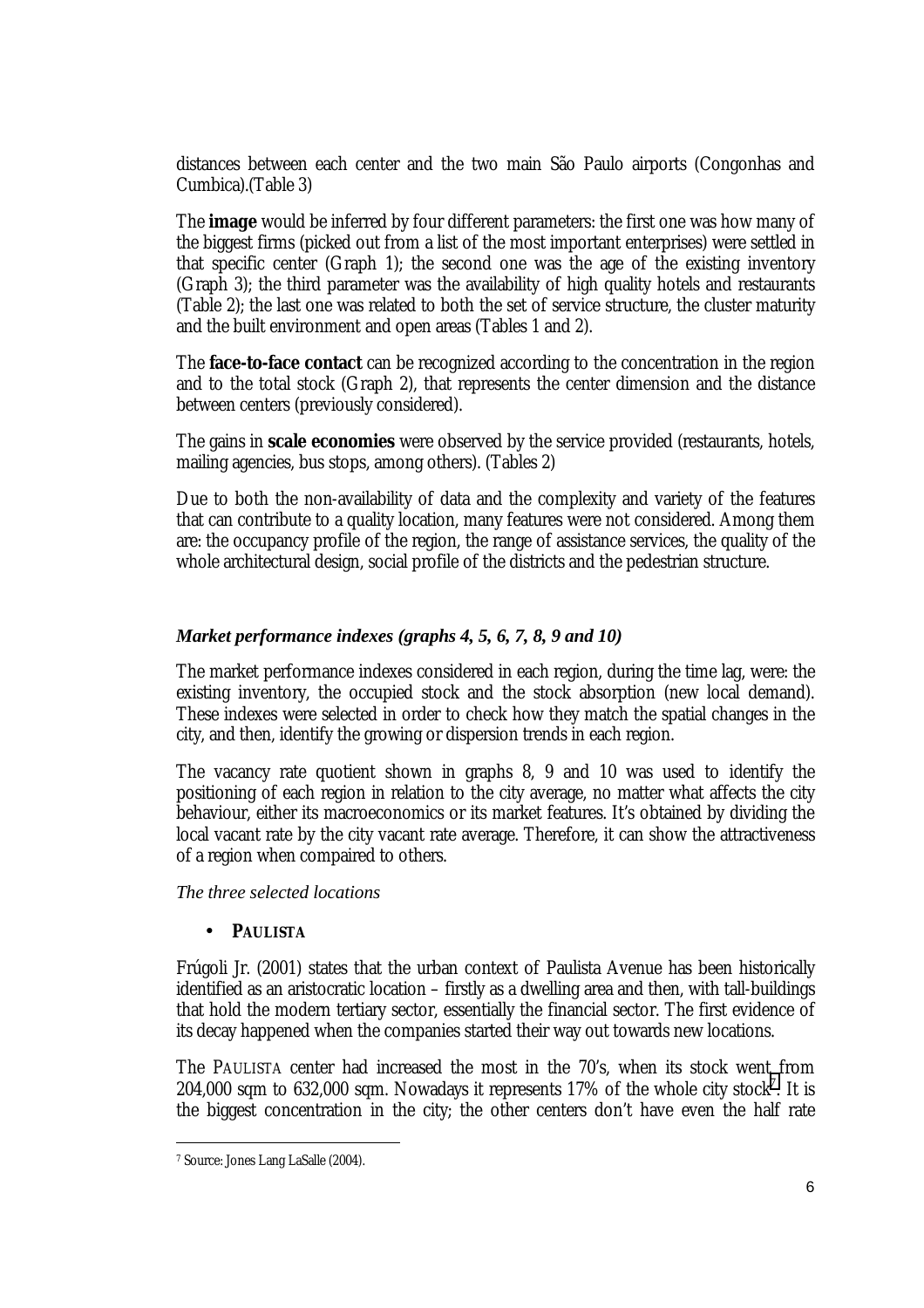between the land and built area (total stock). It's stock of "A"and "AA" office business performs 14% of the overall city supply. (Table 1)

According to Bolsa de Imóveis do Estado de São Paulo apud NOBRE (2000), the occupation profile were composed of 35% on services, 9% on industrial sector, and 22% on financial one. As PAULISTA is the location where the concentration on finacial sector is the most expressive in the city, it suggests a specialized function. Eleven out of the biggest firms in the city were addressed there. Five years later, the number was 9. (see Graph  $\widetilde{1)}$ 

The latest new buildings present 91,000 sqm and more 44,700 sqm are expected to 2005. In a central position, there is a park (Trianon) and, just across from, the Art Museum of São Paulo (MASP), one of the most important art museums of Latin America. The avenue is placed in the highest location in the city, which helps the visibility of its high buildings.

The service structure is very meaningful inside the PAULISTA boundaries. There are 5 post offices, 11 travel agencies, 6 delivery firms, 3 fitness centers, and 1 shopping mall in its borders.

Its neighbourhood is varied and its transportation structure is one of the most complete in the city. 29 bus lines that connect to many districts and downtown serve the region, as well as an underground line, that began its operation in 1992, with 3 stations. Due to the great demand, 7 taxi stands and airport services are available. (Table 2)

Its accessibility is improved by public transportation, mainly the subway, although its subway line is not long enough. According to the investigated useful locations, Cumbica airport was the only one nearer to the other centers. But PAULISTA center is geographically centralized when considering important residential districts in the city, like Jardim Paulista, Vila Mariana, Higienópolis and Perdizes.

All the happenings and popular celebrations (new years'eve, concerts and demonstrations) take place on the Avenue. It may be considered as a negative externality but on the other hand, it strengthens the location notoriety.

Part of the region presents an especialization degree if compaired to the other centers, in what relates to hospital and labs, as many of the most important ones are placed there.

Due to not only the high activities concentration, but also the big built environment, transportation infrastructure, cultural and recreation activities, the PAULISTA image is linked to the city image. Moreover the society is aware of PAULISTA region, as it can be seen by the actions of different associations, involving local entrepreneurs who want to preserve the locational qualities. Although restricted, it acts like a control device to the speed of decaying, as a result to the diseconomies, usual in such concentrations $8$ .

The main observed diseconomies were the heavy traffic and the lack of parking lots (that can be compensated by the availability of enough public trasportation).

<sup>8</sup> Regions like that are very deprived of residencial áreas. On weekends, it rouses the emptyness of the streets, that could be easely degradated. On the other hand, the region has got many cultural centers where many events take place.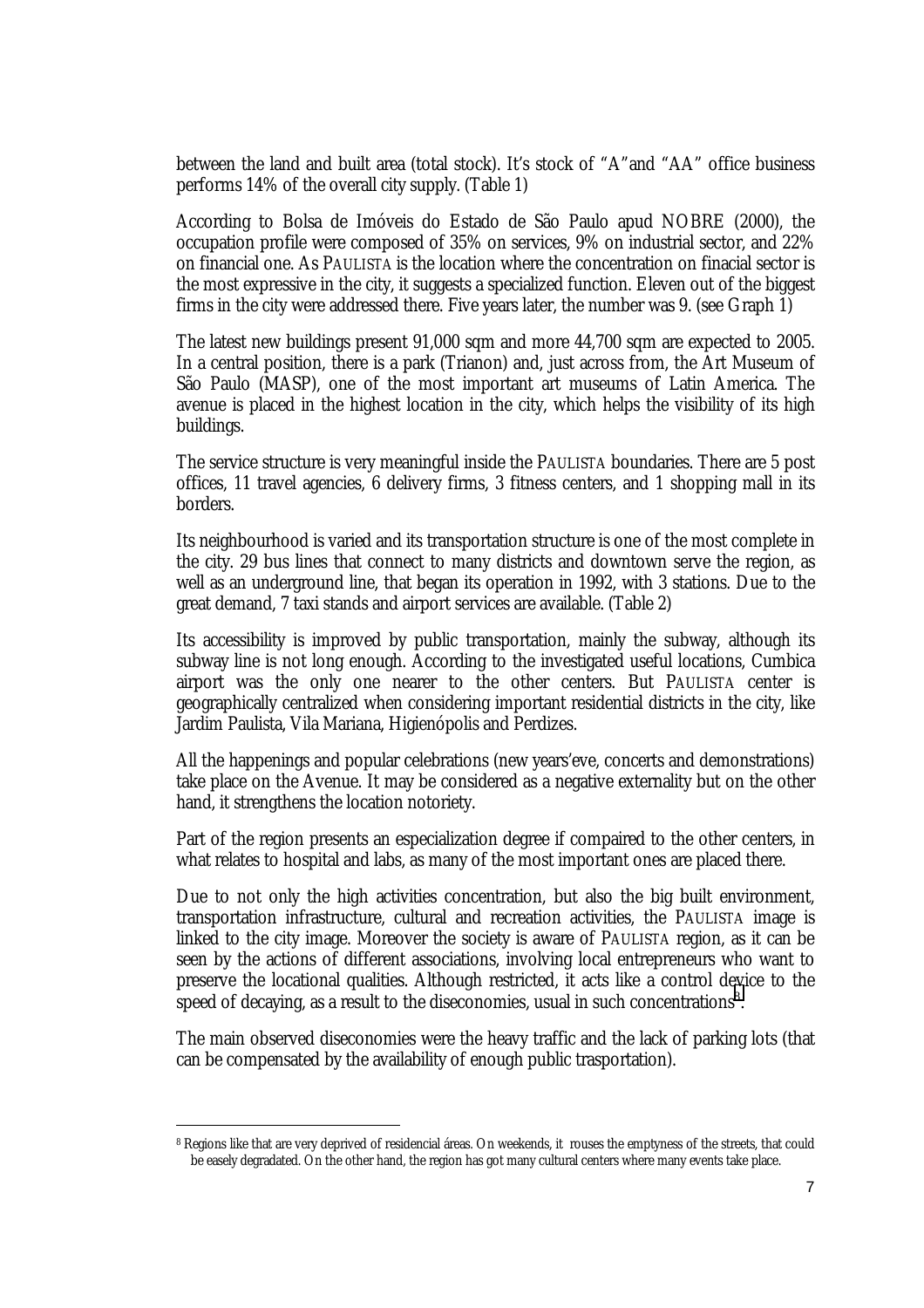#### • **BERRINI**

The district office spaces started being occupied in 1975 as well as VILA OLÍMPIA region. According to BRAKTE, 1985 apud NOBRE, 2000, the land high prices of the settled business centers prevent from developing buildings for small firms. As an early developer in the region, in order to reach that target market, he mentioned that his firm began to search for altenative areas, according to the following premises: land prices, road system and accessibility, nearness of the residential districts and the lack of big buildings in the neighbourhood.

Although it was a wet land, its positioning was quite good, allowing the communication with many different important sites in the city and with its suburban areas, like the industrial cluster in  $\mathsf{ABC}^9$  and the central state cities. Another important aspect was that of the nearness to high-income residential districts, as Chácara Flora, Alto da Boa Vista and Brooklin; it would certainly be an important attraction point to the enterprises location.

The location started attracting not only new office spaces but also big firms, offering a great deal of office areas (NOBRE, 2000). Nowadays, its stock represents 7.7% of the total stock of the city. It has grown 270% in the last 10 years, from 224,000 sqm to 605,000 sqm. A 87-building cluster is spread inside its limited area. The biggest "A" and "AA" stock of the city  $-19\%$  - is there (Table 1).

In 1998, there were 3 big enterprises there; today the number has doubled.

Many landscapes interventions are being introduced there, such as the central road sidewalk of the main avenue. Nevertheless, its original plan was not conceived as an office building area. It can be seen by the allowed rate between the built and the land area, stated not bigger than 4. High-tech buildings, like Bank Boston and Grand Hyatt Hotel, compose half of the settlement.

Lately, the hotel supply has been enlarged. From 2000 to the beginning of 2004, 7 new hotels have opened, three of them considered as top city hotels. Likewise, some of its restaurants are among the best ones<sup>10</sup>.

The service structure supplies not only the office users, but also the neighbour districts. It can be shown by the existence of 3 different shopping malls in the nearby area. (Table 2)

According to Jones Lang LaSalle report, in the 90's, 85% of the public investiments in urban road network and infrastructure helped the area, directly or undirectly.

These days, the public transportation is not enough yet; as new bus lines are still missing, chartered buses are helpful. The new metropolitan train line is still set apart; as it is not linked to other kind of transportation, it is still underoccupied. (Table 2)

The traffic flowing problems are getting worse as the commercial occupation grows not only in the BERRINI avenue itself, but also in the surrounding areas. As an example, only the World Trade Center (WTC) building plus the Centro Empresarial Nações Unidas

<sup>9</sup> An important industrial cluster in São Paulo Metropolitan Area.

<sup>10</sup> According to the guide 4 Rodas Brasil, ed. Abril, 2004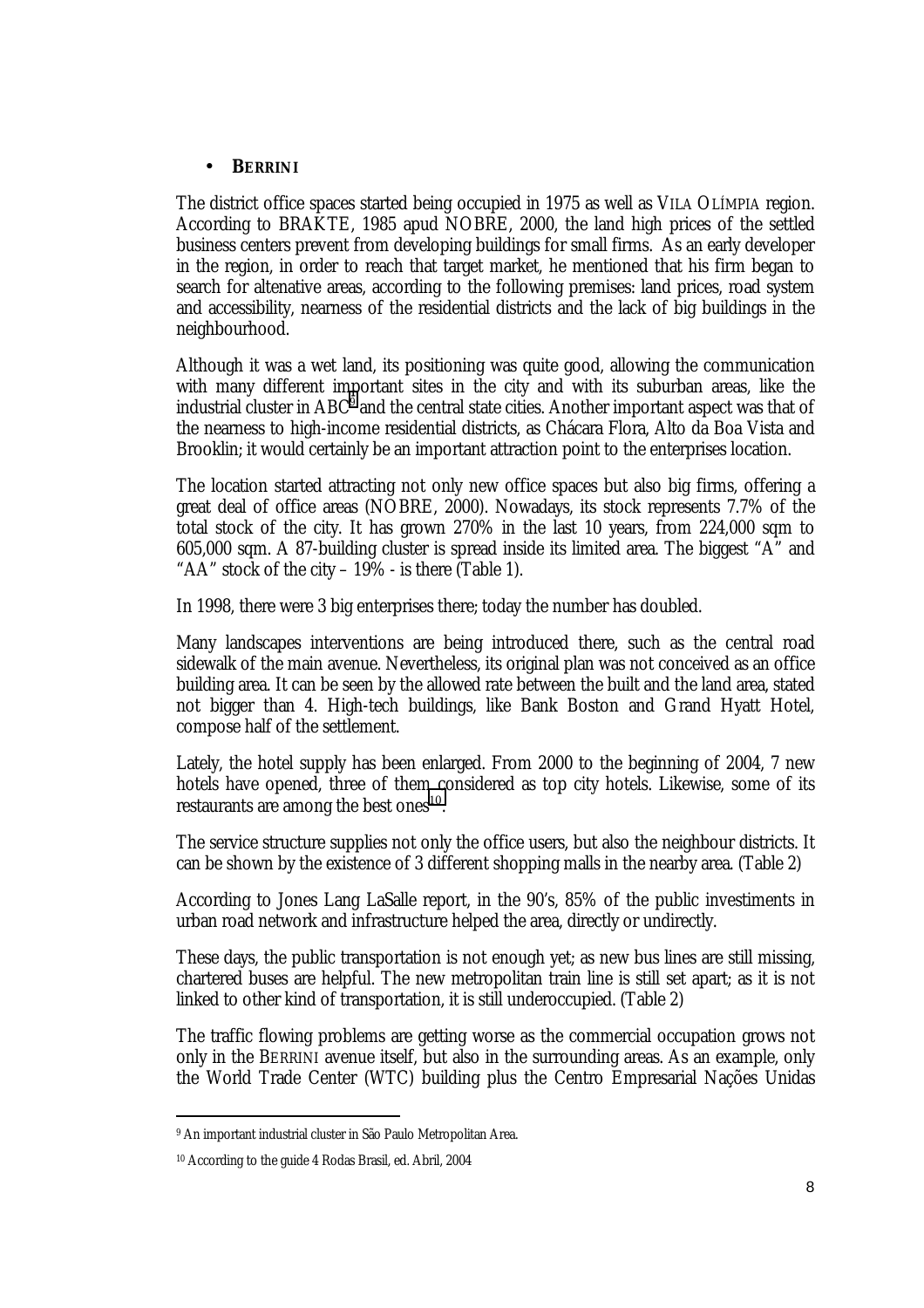(CENU) correspond to 250,000 sqm of office space with more than 15,000 users, almost all of them driving their own cars<sup>11</sup>.

#### • **CSA**

In CSA area, the office market started in 1985. At that time, the land-use of those urban areas was composed by medium to low-income residences, and a quite big area of industrial buildings as well (NOBRE, 2000).

In the beginning of the 80's, Richard Ellis was in charge to the marketing consultancy of the São Paulo Office Park, the first modern office building in the area. Based on the north-American concept of the *office parks*, it consisted of short buildings surrounded by treely parking lots. This 70,000 sqm-development was supposed to have about 10 to 15 commercial building units (NOBRE, 2000).

The innovative feature was that each building would house only one enterprise, thus the design could match the users' needs, and also in a 10-year long lease contract (NOBRE, 2000).

Many famous Brazilian architects were responsible for the unusual design, contributing to the quality of the whole architectural and landscape design (NOBRE, 2000).

The area now has 55 buildings but the trends in its evolution are not so strong, as far as the land-use is too restrictive.

Its environment is the most treely and not verticalized when compaired to other areas. About 25% of its stock is less than 10-year old.

The urban infrastructure of the region is the less updated if compaired to other areas: there are 3 hotels but no top restaurants are found in there<sup>12</sup>. (Table  $\overline{2}$ )

The transportation structure is even poorer than that of the BERRINI area, as far as it is still more distant from the CBD. The buildings were thought considering that the users were all coming by car. The CSA accessibility has become damaged as far as the population in MARGINAL and BERRINI grows, because it depends on the same access roads. One of the avenues is plenty of bus lines and the other by heavy car traffic. The train line is that of BERRINI, suffering from the same problem of unlinkage.

#### **Comparison among centers**

The **image** of PAULISTA area can be qualified first by its office users notoriety. Nevertheless, the other centers showed greater numbers in what relates to the top 100 enterprises (Graph 1), although the quality, technology and majesty of its building architecture helps its good **image**.

<sup>11</sup> According to Jones Lang LaSalle, 2004.

<sup>12</sup> According to the guide 4 Rodas Brasil, ed. Abril, 2004.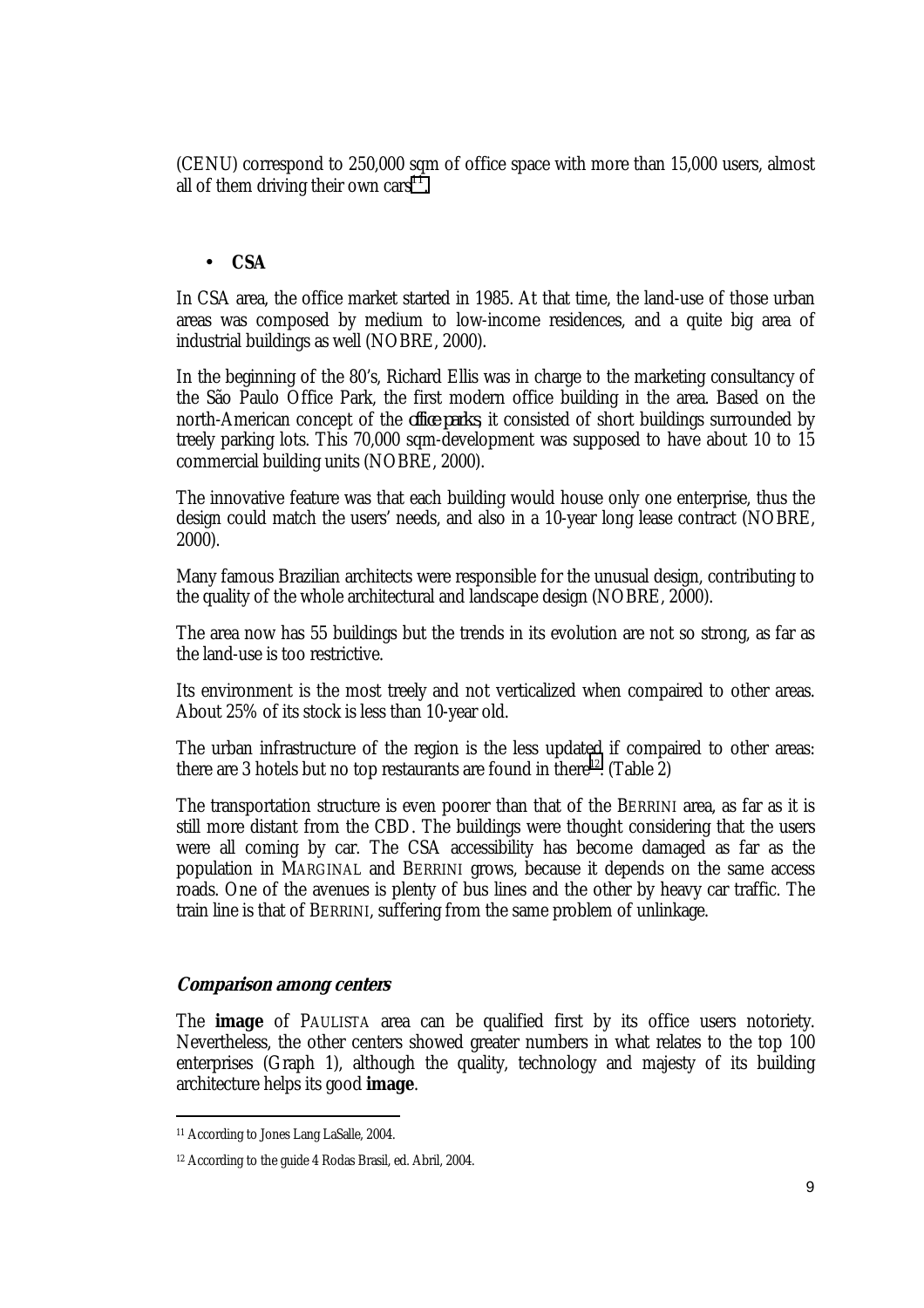50% of the PAULISTA total stock is older than 20 years, but BERRINI has got the most appealing set of buildings, due to its volume and technological design.

The infrastructure of the region also acts on its **image**. Inside PAULISTA area there are 5 out of 12 city upperclass hotels<sup>13</sup>, and also many cinemas, schools, cultural centers, the MASP (Art Museum of São Paulo), restaurants and travel agencies. In the other centers, the structure is not that rich, due to the fact that the majority of its population is composed by people who work there, as far as the neighbour districts are not so crowded.

It is curious how big is the number of courier services in BERRINI and CSA; it suggests that they try to compensate the accessibility difficulties in there.

In BERRINI area, the first scale economy happened at the time the area was being occupied by short buildings, designed to small firms. Then, beginning with an earlier structure (train station, shopping malls), the region enhanced its attractiveness to greater  $develoments<sup>14</sup>$ .

The accessibility problems found in both BERRINI and CSA regions are related not only to the structure, but also to their geographical placement inside the city. As the CSA center is not as big as BERRINI, the problem there is not such relevant; the BERRINI concentration attracts much people but its lack of centrality raises difficulties, as the São Paulo road network and trasportation system are both designed from downtown area.

The accessibility among the 3 centers enhance the **face-to-face contact**, as far as they can be considered like different parts of the same office center network, composed along by the axes PAULISTA-FARIA LIMA, and FARIA LIMA–BERRINI, the last one close to CSA. Considering BERRINI and CSA stocks altogether, they help **face-to-face contact**. The same occurs with the number of firms in PAULISTA. Nevertheless, the differences on the scales can be seen through the dynamics inside each area.

The arouse **synergy** due to the concentration can be seen by the great number of buildings inside the different areas. PAULISTA presents the greatest concentration with 190 buildings, against 87 in BERRINI and 55 in CSA. The Paulista concentration has been already mentioned. An interesting point is that BERRINI and CSA present equivalent areas according to its size, although the land-use allows different utilization rates in each one of them.

#### **Performance market indexes and locational features**

The PAULISTA area keeps its attractiveness, maybe with a differentiated occupational profile, but still presenting a high occupancy rate. Its vacancy rate quotient is above those observed in the other centers (Graph 8), what can be explained by its image and urban structure, by far better than the other two regions. Its low vacancy rate is probably due to the changings in its occupational profile, which tends to strengthen even more.

<sup>13</sup> According to the classification of 4 Rodas Guide.

<sup>14</sup> The same phenomenon can be observed in FARIA LIMA region.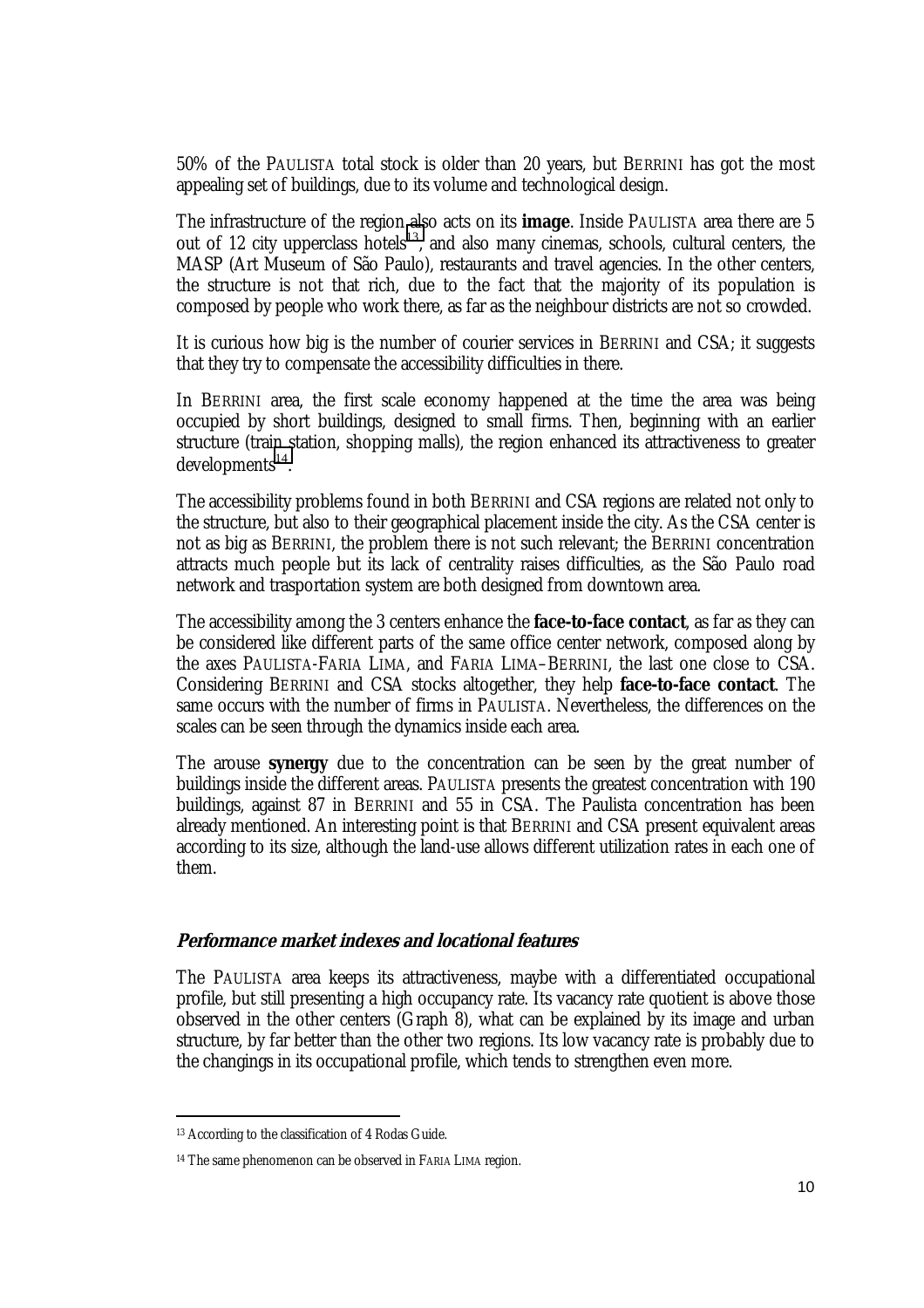In what relates to BERRINI area, its own expansion attracts improvements in the urban infrastructure, from the simplest ones like travel agencies, to those more complex like the on-developing project of a new bridge over the river. It can be inferred that its structure will become even strongest, not only by its existing inventory, but also by the on going stocks.

The late changes due to the renewal of the stocks can be observed in (Graph 10), by the fluctuation in the vacancy rate quotient. Hence, the best measure to analyse the center attractiveness is that of the gross absorption. The "C" stock shows to be steady and under the city average; considering that this stock is the oldest one in the area, we can state that this market is already settled.

The absorption in the region is the most significant in the city, what can be explained by the last 10-year new stock. But recently, the São Paulo office market is experiencing a high vacancy rate time with a reducing in gross absorption, which endangers new developments.

In 2003, CSA area has got a positive gross absortion after two years of decreasing in its occupancy rate, alike the rest of the city. The infrastructure supply expanded as the center increased in 36% during the analysed period. In 2002, when the stock area was 294,000 sqm, the number of hotels was 3, the same observed in BERRINI in 1995, when its stock was 291,000 sqm. (Table 2)

According to (Graph 10), with the increase in relative vacancy rate since 2001, the "AA" market was propitious at that time. The cyclical movements observed in a 2 to 3-year long periods can be explained by a few firms occupancy, although big ones. The unsteady behaviour could represent the movement of only one firm, instead of a loss in the center attractiveness. As far as the region presents quite a specialized occupation (industrial sector responds to  $29,43\%$  of the office use) <sup>15</sup>, the flexibility in what relates to changes in the demand is restricted.

CSA area suffered from external economies and diseconomies during the BERRINI development. In one hand, its infrastructure grew and it became closer to the office concentrations but, on the other hand, shared the nuisance of the traffic jam. Nevertheless, both the image and the environment of an *"office park"* are maybe lost, what can damage its attractiveness to that market previously served.

## **Migration and competition trends among regions**

On comparing both the graphs 5 and 7 ("A" and "AA" gross absorption and vacancy rates per regions) to the positioning of the selected biggest firms, some migration movements among areas are visible, mainly in 2001 and 2002.

In 2002, while 9,000 sqm became vacant (about 5% of CSA total stock), the Berrini absorption was 15,000 sqm. But those movements are not significant at all in order to for

<sup>15</sup> Source: Jones Lang LaSalle, 2004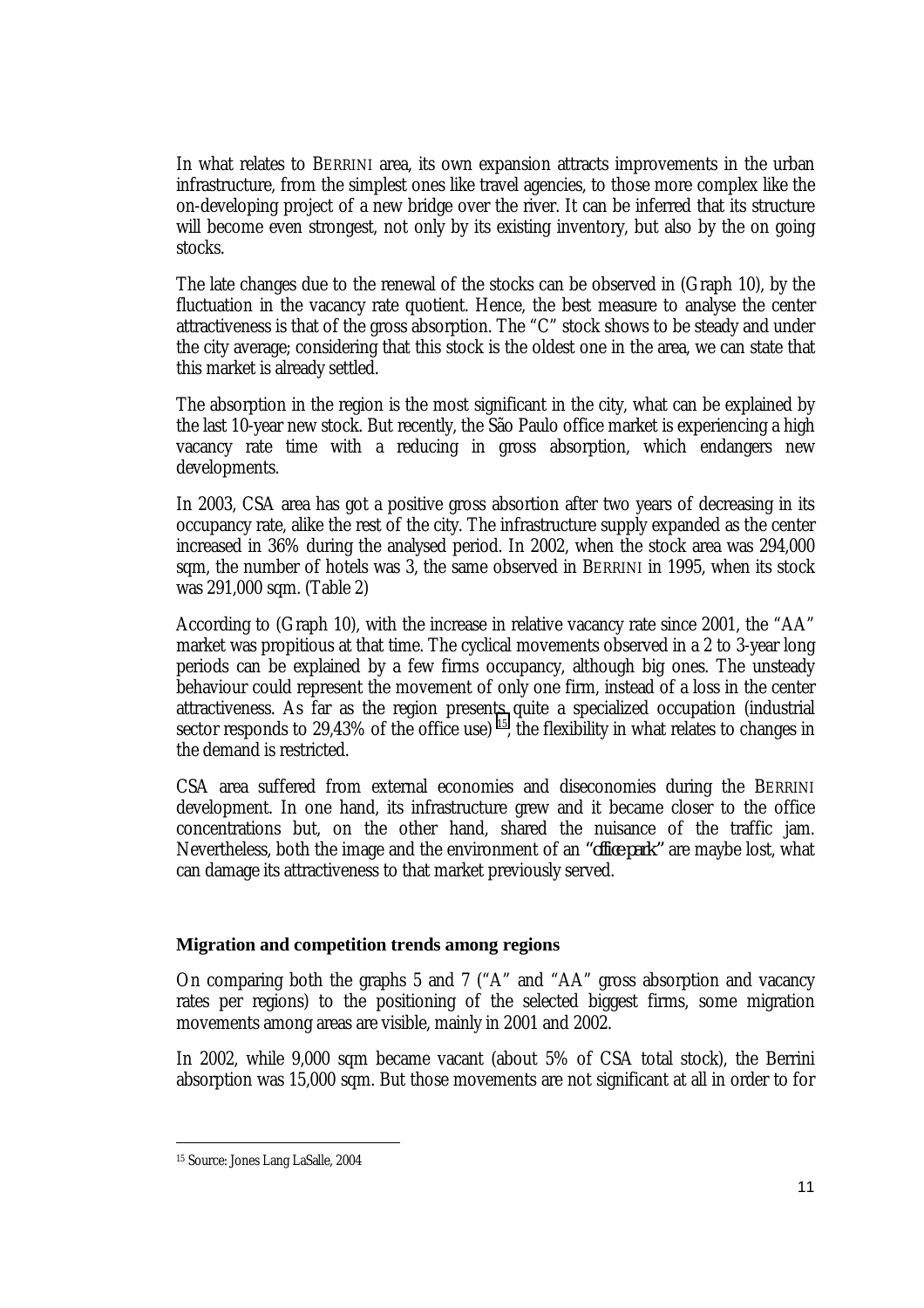recognize trends or responses in what relates to choices among regions, as the occupants ought not to be the same.

But according to the Jones Lang La Salle report<sup>16</sup>, in 2003, 80% of the leased area in corporate buildings came from firms changing their address. Thus, we can conclude that the competiteveness among regions is more related to the attractiveness of the firms, the so-called corporative market. The migrations are due to the searching for best quality of the building itself (corporate buildings). Nevertheless, the profiles of the other markets ("A", "B" and "C") are more flexible in what relates to high-tech building designs, making evident the importance to the locational features.

It can be noticed that the PAULISTA center, along the 10-year period, keeps its vacancy rate quotient steadily, while BERRINI experimented a 37% break in the last 5 years (1999- 2004) when compaired to the past period (1994-1998), in average terms, and CSA increased in 40%.

Because of it, contrary to its decay expectations, PAULISTA shows to be an attractive region, showing the lowest vacancy rates in the city. Even if the big firms move to more modern buildings, new users will occupy such a location, qualified due to its well-defined business center image, with a sophisticated urban infrastructure and privileged urban tissue insertion.

At BERRINI, as long as the structure and the neighbourhood have grown (support services, its urban infrastructure and the increase in its stock), it became more attractive to the office users.

CSA showed the worst occupation. Some features can be considered responsible for the increase in its vacancy rate. The first one is the non-diversified occupational profile. Another aspect could be that of being affected by the late growing in Marginal area; that could be related more to diseconomies than to agglomeration economies. Besides, its land-use is not able to promote its expansion, acting on its attractiveness, as we could see that the office and services concentration contributes to the location.

We can overcome the original objective and consider that the market tend to change gradually as it structure will grow at the same speed.

## **V. FINAL REMARKS**

 $\overline{a}$ 

Real estate developers appeared to be agile enough to attend the changes in users' needs, offering modern buildings, with alternative locations and prices.

The office users' profile also changes along the time, and so does the agglomeration needs. The motives to the face-to-face contacts change as well: what was firstly explained by the lack of communication (fisical exchange needs), now is explained by its complexity (communication technology).

<sup>16 &</sup>quot;Perfil Imobiliário – Balanço 2003". Available at: www.joneslanglasalle.com.br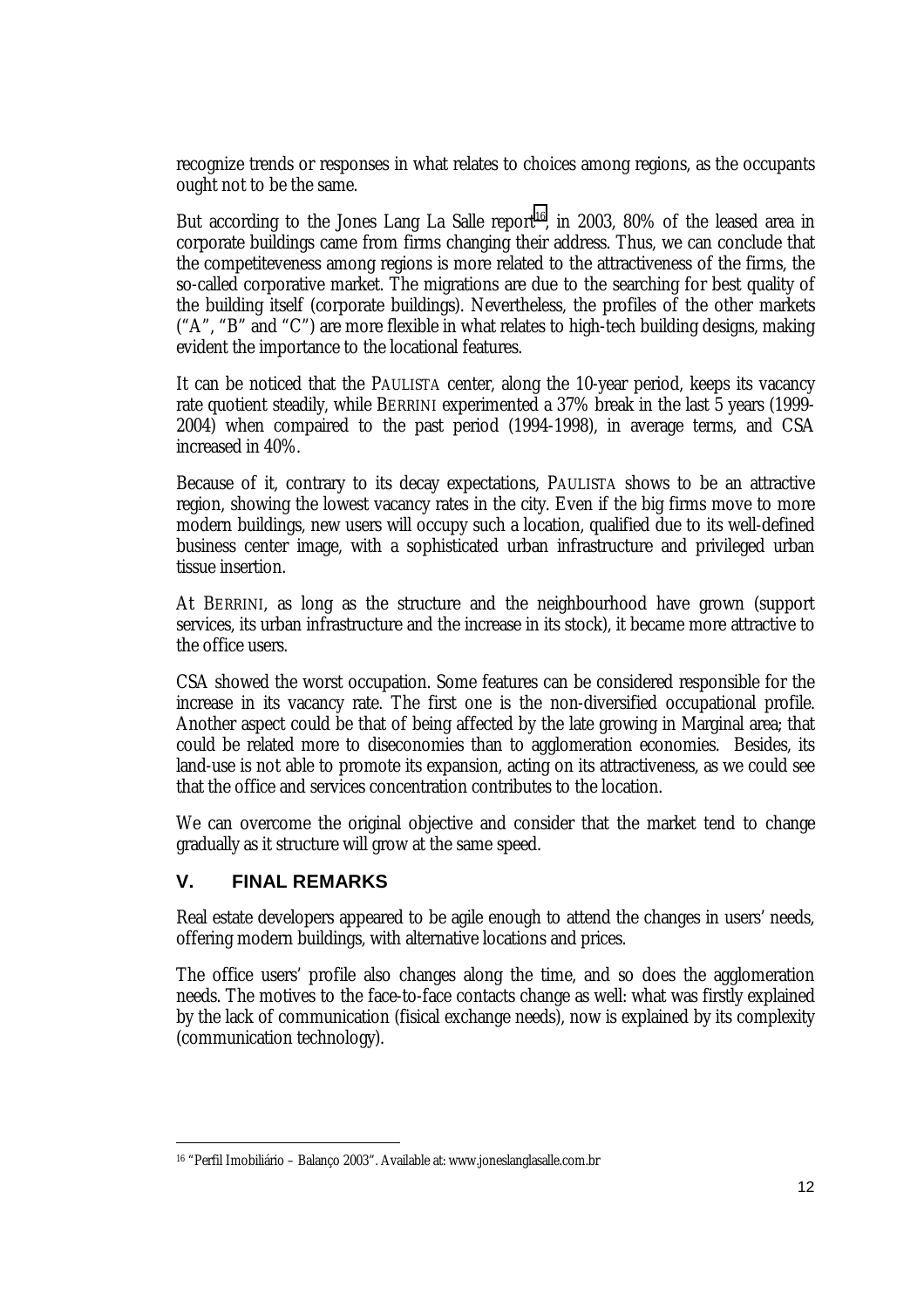The dispersion trend occurs but its constrained by both the physical contact need, the locomotion difficulties (traffic jams) and also the need of the connection among centers<sup>17</sup>.

We can state that some of the features that qualify a location may generate attraction forces to the beginning of a new center, while others derive from the agglomeration. Anyway, the features become more noticeable as the office concentration grows.

The most important factor on propelling a center settlement is that of an original small center, able to generate the firsts scale economies, close both to the residential districts and to the useful locations in the city, and with available land at compatible prices. In addition, the influence of social and political factors may intensify the trend in occupation, as happened in BERRINI.

The image can be a prior lure to a location, related to social, cultural or environmental factors (urban equipments accessibility like schools, museums, parks and historical buildings). Nevertheless, it can be also created, through architecture and building facilities. This is just the appealing of BERRINI area; in contrast, the PAULISTA image is related to the 70's industrial development, followed by the financial sector growth; anyway, reinforcing the idea that the image must match its desired target market.

The locational quality features derived from the agglomeration are the scale economies (expressed by the services offers) and the infrastructure.

On observing the São Paulo office market, we can notice that the flux structures evaluate according to the center dimension. It means that the complexes, expensives and impacting structures depend on how many people they will help. That is why their responses are not so quick, like those ordinary structures, easy to be implemented.

It was noticed that, in a 10-year long observation, is not possible to recognize a complete life cycle for the most complex attractive locational features, what suggests the needs of longer observing periods. Nevertheless, we were able to identify behavioural trends that can demand long or short cycles, according to the structure complexity, like the net road system or the image.

<sup>17</sup> What means that is natural the arise of new centers when linked.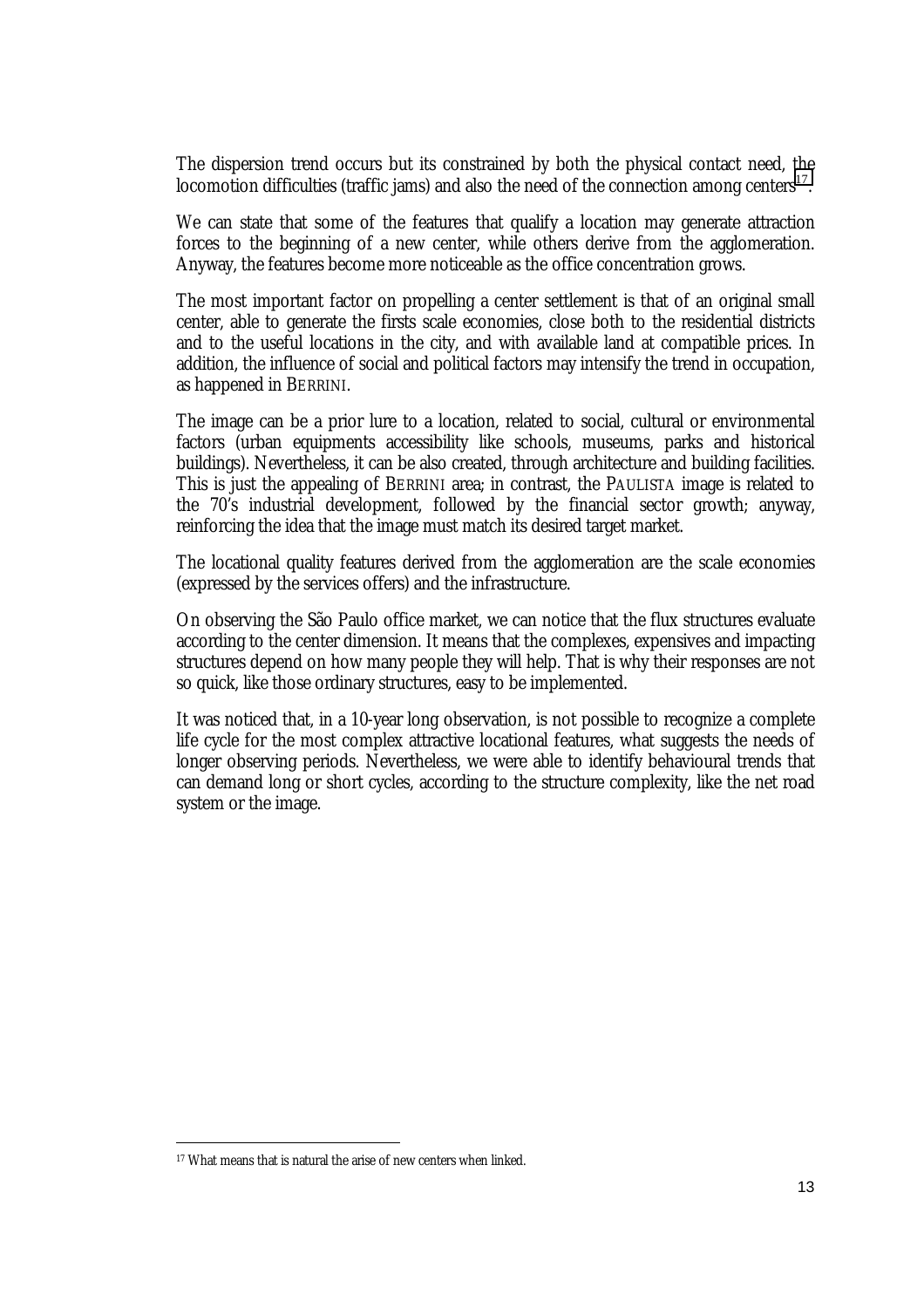# **VI. TABLES AND GRAPHS**

| <b>ENVIRONMENT</b>                                                                                                   | Paulista | Berrini   | C <sub>S</sub> A |  |
|----------------------------------------------------------------------------------------------------------------------|----------|-----------|------------------|--|
| Age and importance of each center inside São Paulo market                                                            |          |           |                  |  |
| Age (in years) (A)                                                                                                   | >30      | >20       | >20              |  |
| Number of buildings (B)                                                                                              | 190      | 87        | 55               |  |
| % of total "A" and "AA" city stock (B)                                                                               | 14%      | 19%       | 11%              |  |
| Number of firms among the biggest 500s (D)                                                                           | 9        | 6         | 5                |  |
| Open air areas and quality of surrounding building features                                                          |          |           |                  |  |
| Green areas and free space                                                                                           | 1 park   | 6 squares | 1 square         |  |
| % of total "A" and "AA" region stock (B)                                                                             | 19%      | 54%       | 61%              |  |
| Stock younger than 4 years                                                                                           | 91,513   | 135,176   | 29,795           |  |
| (A) Age from the previous 200,000 sqm total stock formation. Source: NOBRE (2000).<br>(B) Source: Jones Lang LaSalle |          |           |                  |  |

(C) Source: guia de ruas de São Paulo, 2004

(D) Taking adapted from (NOBRE, 2000), and Listas OESP.

## **Table 1 – Quality of the center environment**

| <b>URBAN INFRASTRUCTURE</b>                                 | Paulista       | Berrini           | CSA          |  |
|-------------------------------------------------------------|----------------|-------------------|--------------|--|
| Supporting services (number)                                |                |                   |              |  |
| Hotels (A)                                                  | 14             | $12 \overline{ }$ | 3            |  |
| Bars and restaurants (B)                                    | 79             | $8 + (14)^*$      | $2 + (14)^*$ |  |
| Post offices (A)                                            | 5              |                   |              |  |
| Travel agencies (B)                                         | 29             | 10                | 6            |  |
| Courier services (B)                                        | 9              | 20                | 11           |  |
| Fitness centers (B)                                         | $\overline{7}$ | 6                 | 3            |  |
| Shopping Malls (B)                                          | 1              | 3                 | 2            |  |
| Transports                                                  |                |                   |              |  |
| Taxi stands (A)                                             | 7              | 4                 | 2            |  |
| Bus lines (A)                                               | 29             | 20                | 9            |  |
| Subway stations (A)                                         | 3              | $\Omega$          | 0            |  |
| Train stations (A)                                          | 0              | 1                 | 1            |  |
| * restaurants located inside shopping malls nearby the area |                |                   |              |  |
| (A) inside the center area                                  |                |                   |              |  |
| (B) inside 1 Km radius.                                     |                |                   |              |  |

Sources: (1) www.apontador.com.br; (2) guia de ruas 4 rodas, 2004;

(3) guia 4 rodas Brasil, 2004.

**Table 2 – Current infrastructure**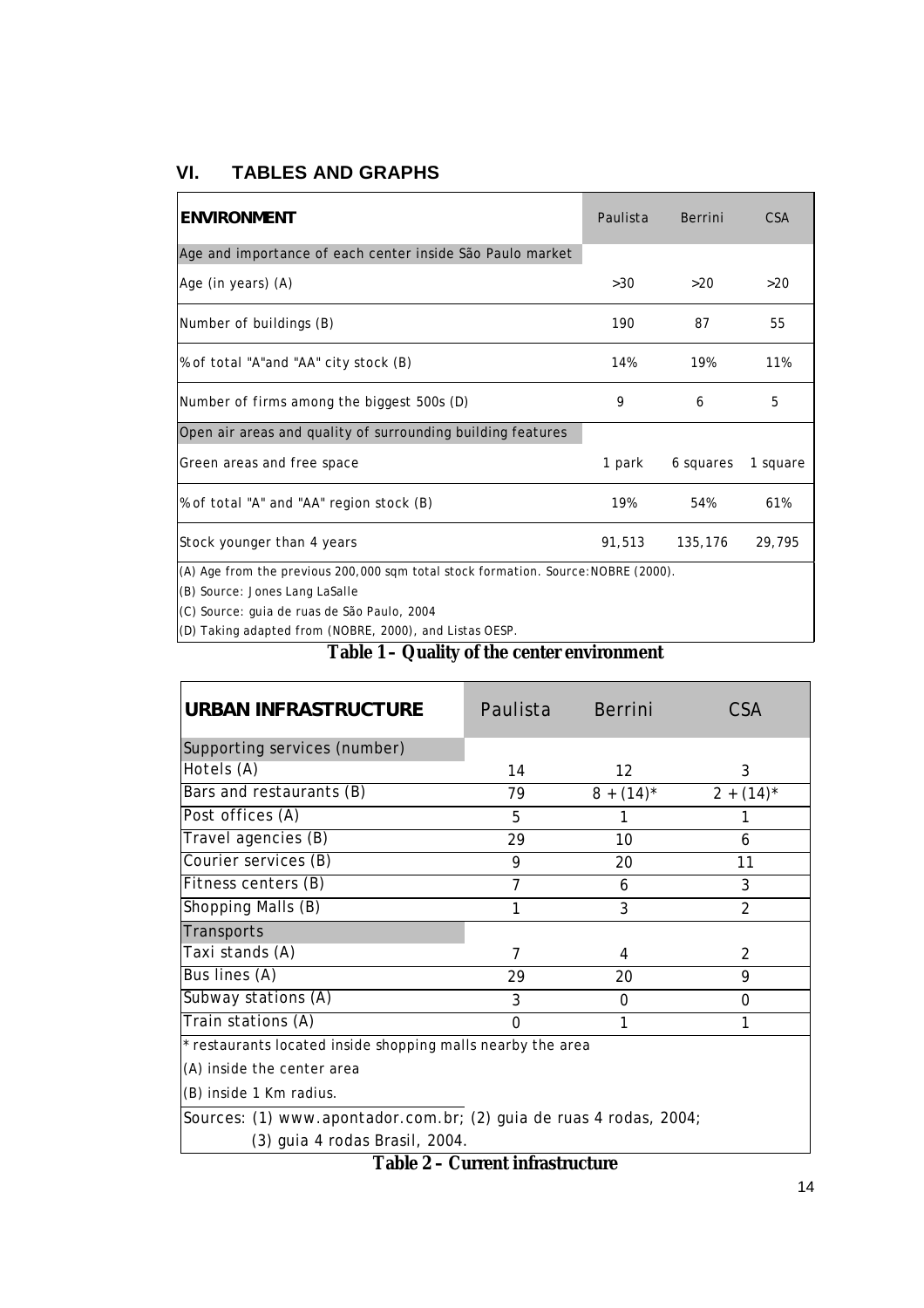| <b>ACCESSIBILITY</b>                                          | Paulista         | Berrini           | CSA                 |  |
|---------------------------------------------------------------|------------------|-------------------|---------------------|--|
| useful locations                                              |                  |                   |                     |  |
|                                                               |                  |                   |                     |  |
|                                                               |                  | Distances*        |                     |  |
| Cumbica Airport                                               | 30 km            | 36 km             | 40 km               |  |
| Congonhas Airport                                             | 9.4 km           | $6.0 \text{ km}$  | $6.4 \text{ km}$    |  |
|                                                               |                  |                   |                     |  |
| Other big centers**:                                          |                  |                   |                     |  |
| Downtown                                                      | $4.0 \text{ km}$ | $11.4 \text{ km}$ | $13.9 \text{ km}$   |  |
| Paulista                                                      |                  | 8.5 km            | $11.3 \; \text{km}$ |  |
| Berrini                                                       | 8.5 km           |                   | $3.8 \text{ km}$    |  |
| Faria Lima                                                    | 5.6 km           | 4.9 km            | 8.4 km              |  |
| *Distances through main streets. Source: www.apontador.com.br |                  |                   |                     |  |
| **The four biggest business centers (in sqm)                  |                  |                   |                     |  |

**Table 3 – Accessibility** 



**Graph 1 – Location of the biggest firms.**  Source: adapted from NOBRE (2000) and Guias Oesp.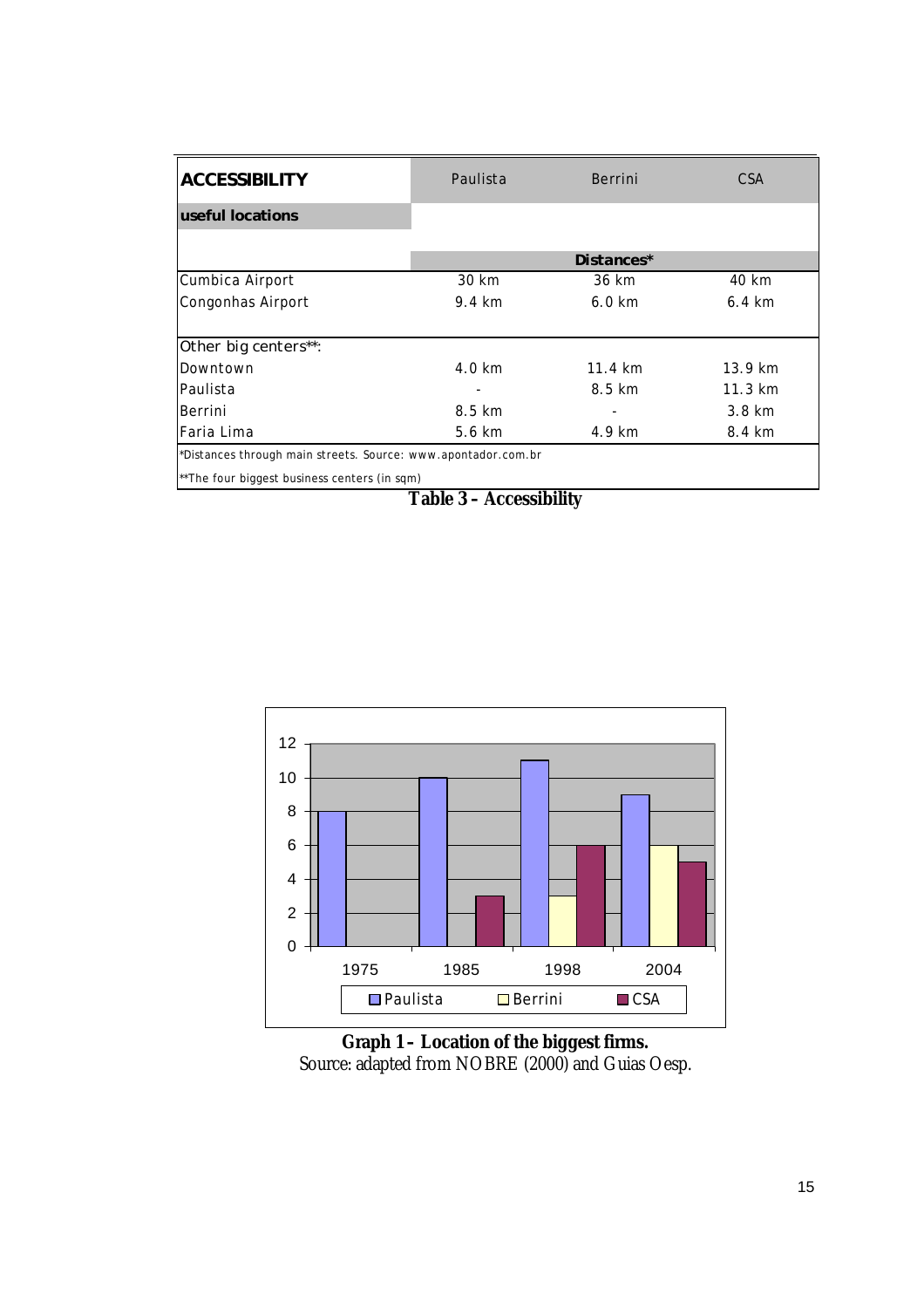





**Graph 3 – Stock age.** Source: Jones Lang LaSalle.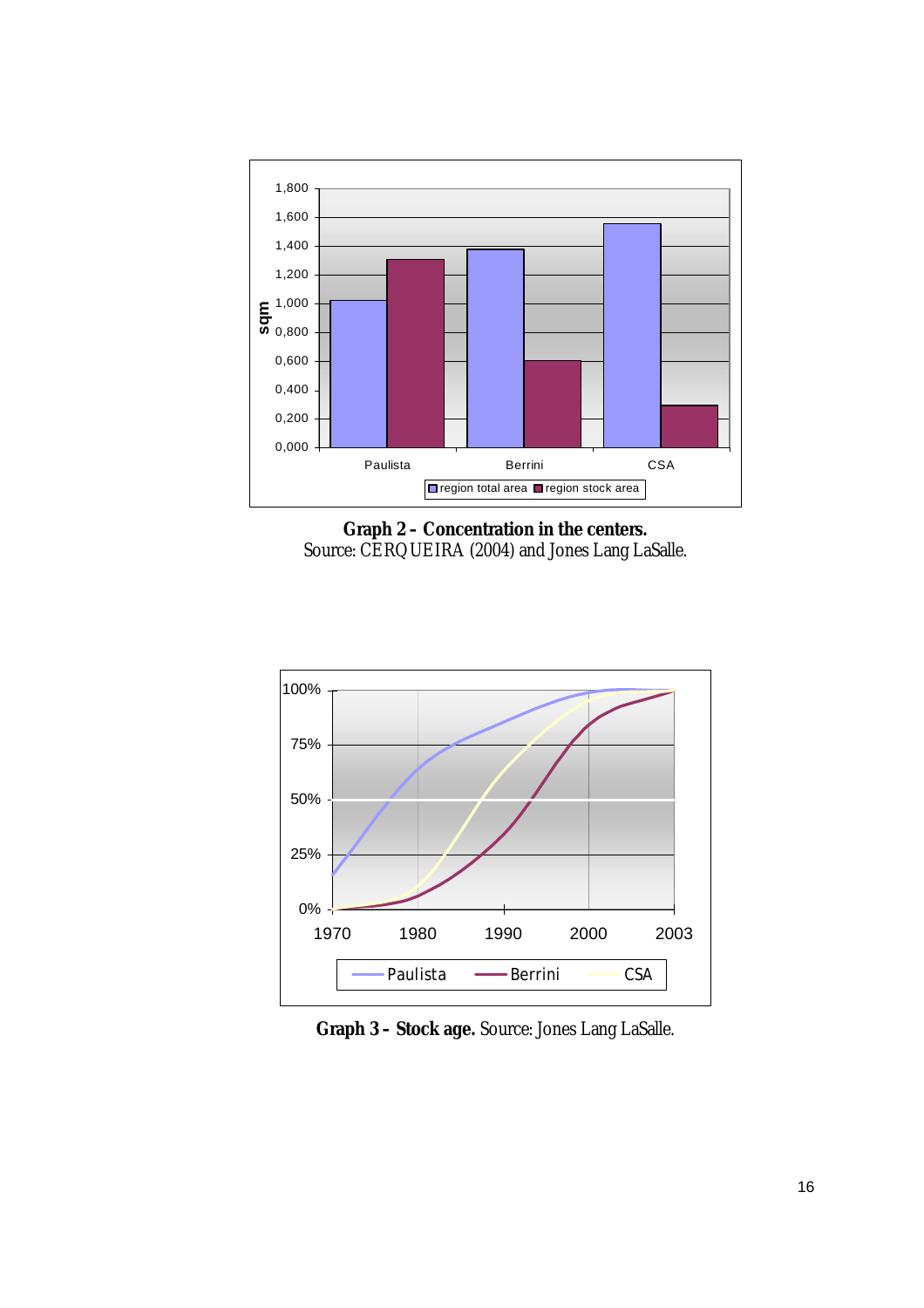

**Graph 4 – Stock evolution by region and by class.** Jones Lang LaSalle.



**Graph 5 – Gross absorption A and AA.** Source: Jones Lang LaSalle



**Graph 6 – New stock A and AA.** Source: Jones Lang LaSalle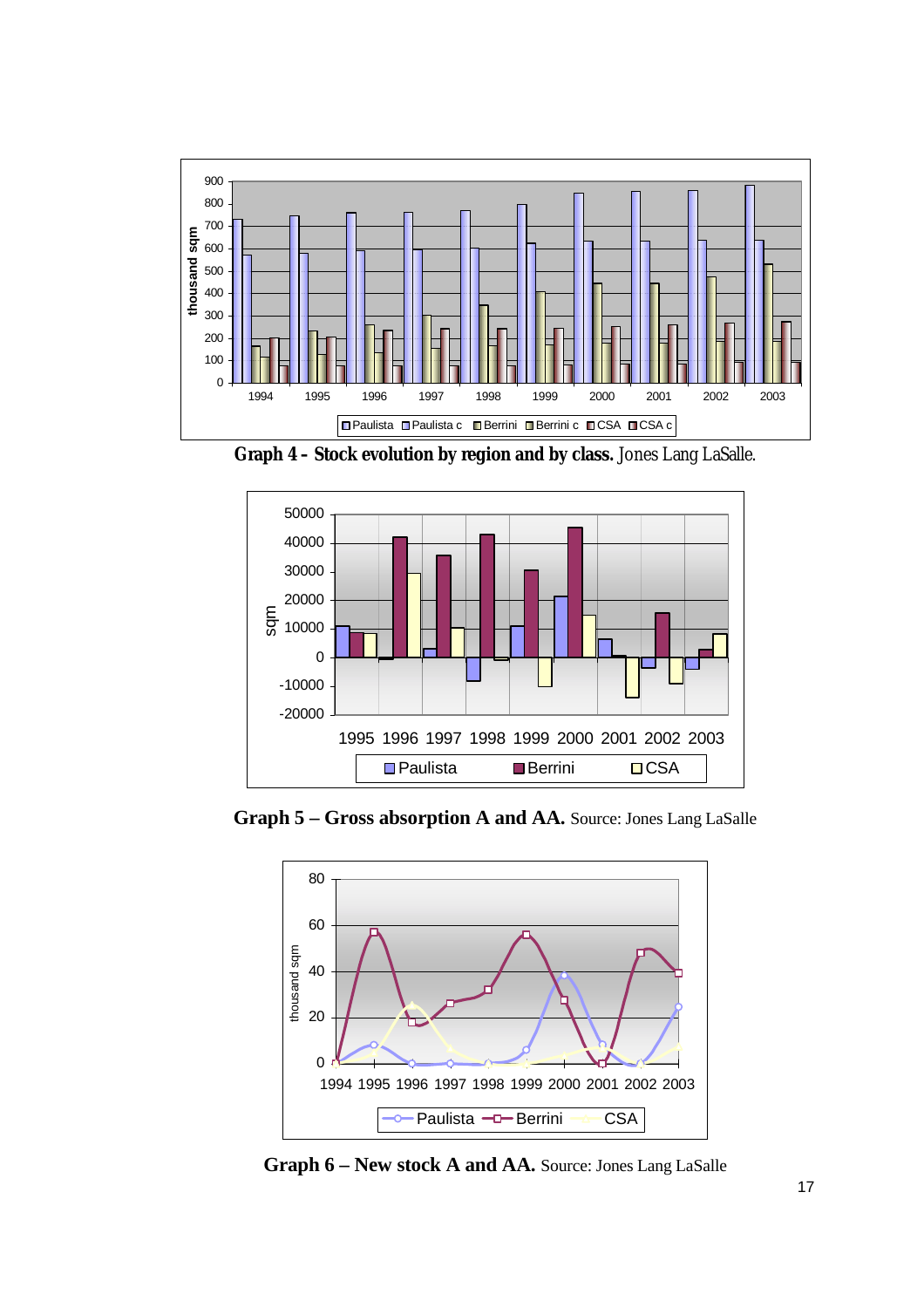

**Graph7 – Vacancy rate per region.** Source: Jones Lang LaSalle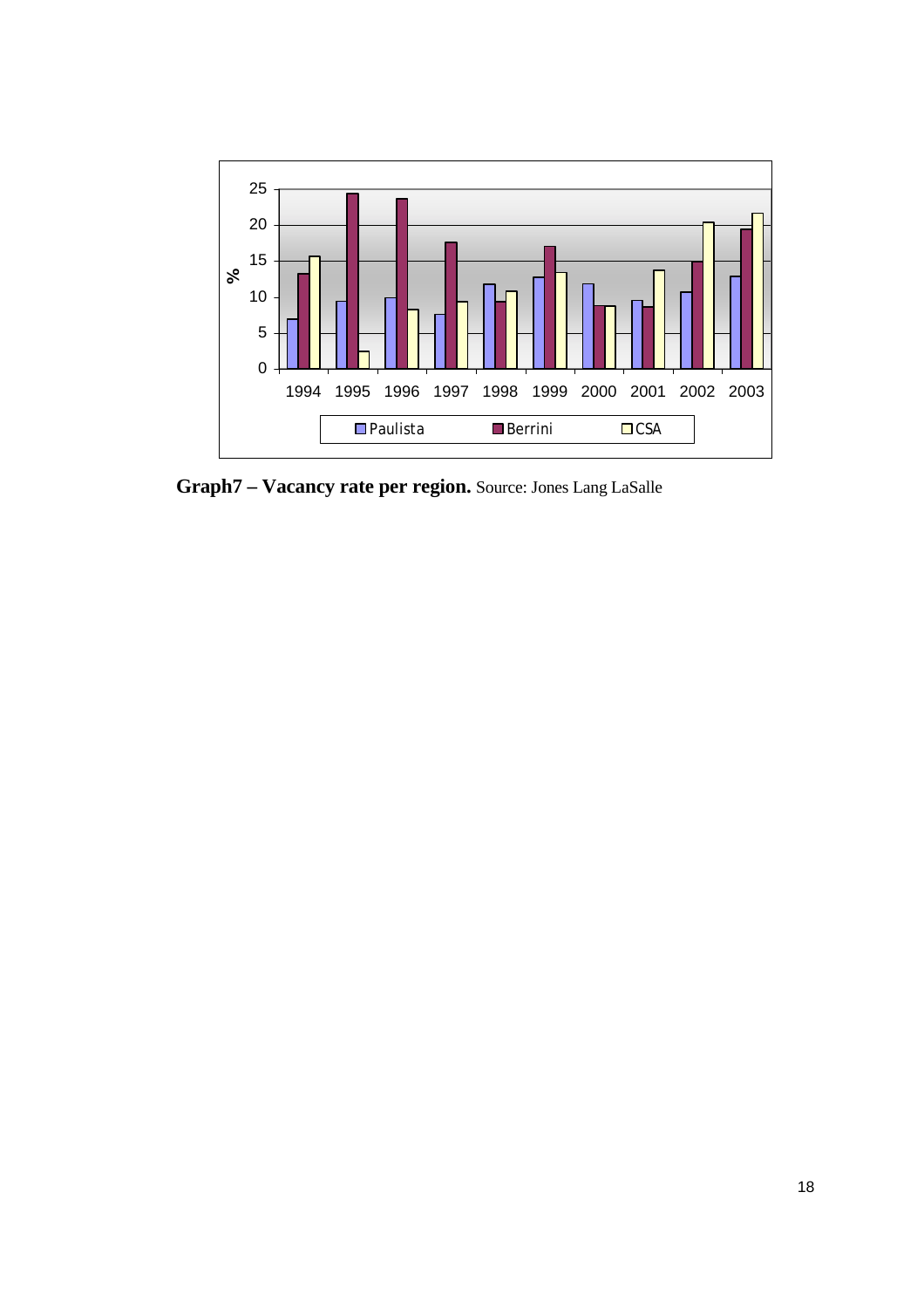

**Graph 8 – Vacancy rate quocient - PAULISTA.** Source: Jones Lang LaSalle



**Graph 9 – Vacancy rate quocient - BERRINI.** Source: Jones Lang LaSalle



**Graph 10 – Vacancy rate quocient - CSA.** Source: Jones Lang LaSalle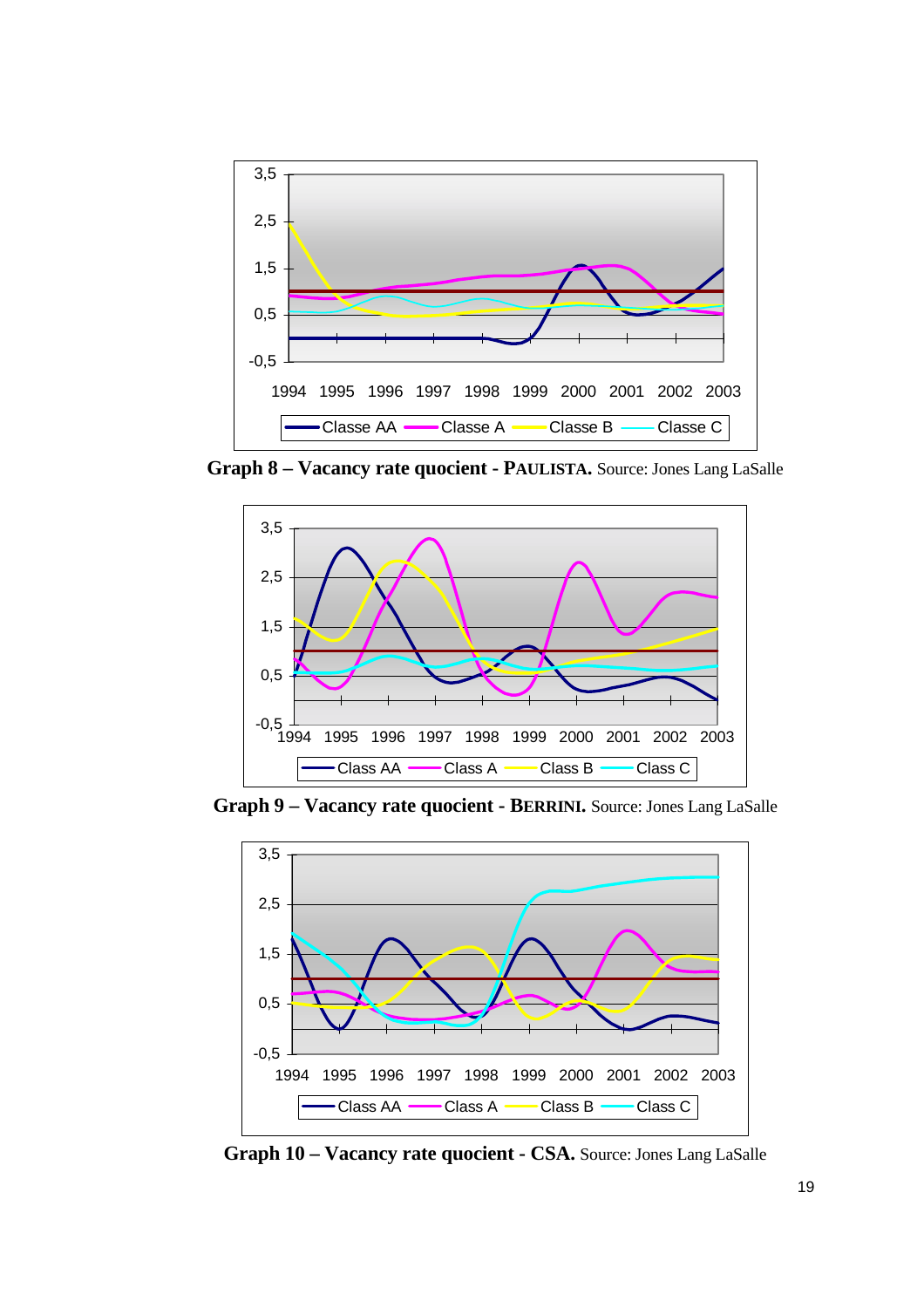## **REFERENCES**

ARCHER, W.R.; SMITH, M. T. **Explaining Location Patterns of Suburban Offices. Real State Economics.** 2003. v.31, n.2, p.139-164.

ARCHER, W. R. **Determinants of Location for General Purpose Office Firms Within Medium Size Cities.** Journal of American Real Estate and Urban Economics Association. 1981. v.9, p.283-297.

ASSOCIAÇÃO NACIONAL DE TRANSPORTE PÚBLICO. **Política Nacional de Trânsito: proposta preliminar.** Versão para debate. S.d. Available at: [http://www.antp.org.br/telas/transito/cap\\_trans.htm.](http://www.antp.org.br/telas/transito/cap_trans.htm) Access in 13/01/2004.

AZZONI, C. R. **Quão Grande É Exagerado? Dinâmica Populacional, Eficiência Econômica E Qualidade De Vida Na Cidade De São Paulo .**  Informações FIPE, São Paulo,1999, n. 230, p. 14-17.

BARAT, J. **Transporte e Mobilidade em São Paulo.** Revista dos Transportes Públicos, ano 24, quarto trimestre, 2001. p. 51-74.

CERQUEIRA, L.L.J. **As Qualidades de Localização Intrametropolitana dos Espaços de Escritórios: Evidências Teóricas e sua Evolução Recente no Mercado de São Paulo.** 2004. 145p. Dissertação (Mestrado) –Escola Politécnica, Universidade de São Paulo. São Paulo.

COLWELL, P.F.; MUNNEKE, H. J.; TREFZGER, J. W. **Chicago's Office Markets: Price Indices, Location And Time.** Real State Economics. 1998. v.26, n.1, p.83-106.

EMTU. [http://www.emtusp.com.br/saopaulo.htm,](http://www.emtusp.com.br/saopaulo.htm) access in 27/05/2005.

FERREIRA, J. S. W. **São Paulo O Mito da Cidade Global.** Faculdade de Arquitetura e Urbanismo, USP. Tese de Doutorado. Março 2003.

FRÚGOLI JR., H. **O centro, a Avenida Paulista e a Avenida Luiz Carlos Berrini na perspectiva de suas associações: Centralidade Urbana e Exclusão Social**. 1998. 305p. Tese (Doutorado) – Faculdade de Filosofia, Letras e Ciências Humanas, Universidade de São Paulo. São Paulo.

\_\_\_\_. **A Questão da Centralidade em São Paulo: O Papel das Associações de Caráter Empresarial.** Revista Sociologia Política, Curitiba, 16, p.51-66, jun. 2001.

GAT, D. **Urban Focal Points and Design Quality Influence Rents: The Case of the Tel Aviv Market**. Journal of Real State Research. 1998. v.16, n.2. p.229- 247.

IHLANFELDT, K. R., RAPER, M. D. **The Intrametropolitan Location of New Office Firms.** Land Economics. 1990. v.66, n.2, 14p.

INFOJONES. junho de 2003, ed.nº11, Departamento de Pesquisa Jones Lang LaSalle Brasil.